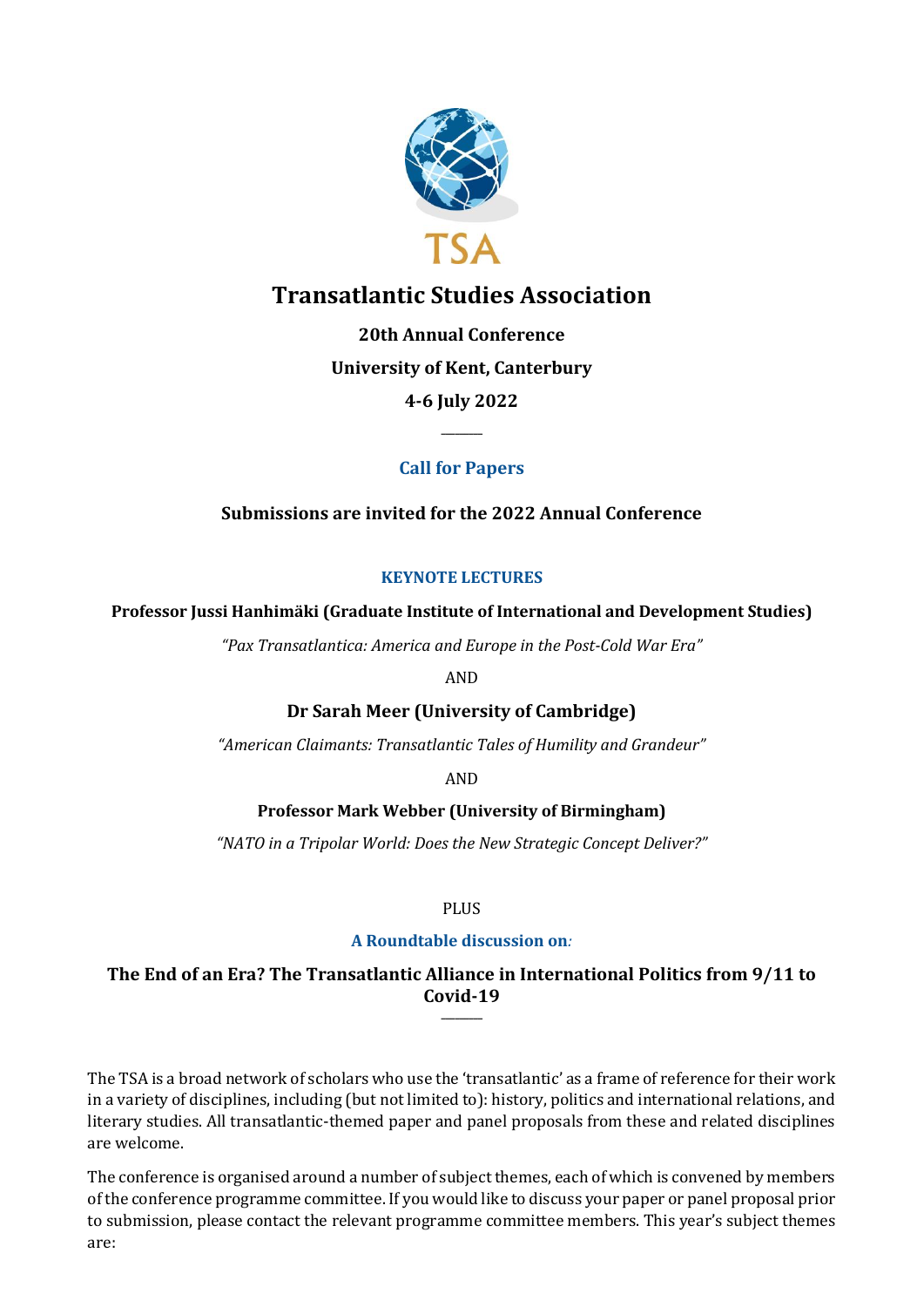- *1. Diplomatic and international history* David Ryan, [david.ryan@ucc.ie,](mailto:david.ryan@ucc.ie) Chris Jespersen, [christopher.jespersen@ung.edu](mailto:christopher.jespersen@ung.edu)
- *2. Political and intellectual history* Joe Renouard[, jrenoua1@jhu.edu,](mailto:jrenoua1@jhu.edu) Gaynor Johnson[, G.L.Johnson@kent.ac.uk](mailto:G.L.Johnson@kent.ac.uk)
- *3. Social, cultural and religious history* Finn Pollard, [fpollard@lincoln.ac.uk,](mailto:fpollard@lincoln.ac.uk) Kathryn Gray, [kathryn.gray@plymouth.ac.uk](mailto:kathryn.gray@plymouth.ac.uk)
- *4. International Relations and Security Studies* Michele Testoni, [mtestoni@faculty.ie.edu,](mailto:mtestoni@faculty.ie.edu) Joe Renouard, [jrenoua1@jhu.edu](mailto:jrenoua1@jhu.edu)
- *5. Literature, film, and theatre* Donna Gessell[, donna.gessell@ung.edu,](mailto:donna.gessell@ung.edu) Finn Pollard, [fpollard@lincoln.ac.uk](mailto:fpollard@lincoln.ac.uk)
- *6. Transatlantic memory and heritage* Kristin Cook[, kc31@soas.ac.uk,](mailto:kc31@soas.ac.uk) Kathryn Gray[, kathryn.gray@plymouth.ac.uk](mailto:kathryn.gray@plymouth.ac.uk)
- *7. Latin America in a transatlantic context* Robert Howes, [robert.howes@kcl.ac.uk,](mailto:robert.howes@kcl.ac.uk) Thomas Mills, [t.c.mills@lancaster.ac.uk](mailto:t.c.mills@lancaster.ac.uk)
- *8. Ethnicity, race and migration* Thomas Mills, [t.c.mills@lancaster.ac.uk,](mailto:t.c.mills@lancaster.ac.uk) Tony McCulloch, [tony.mcculloch@ucl.ac.uk](mailto:tony.mcculloch@ucl.ac.uk)

# **Special subject theme:**

The TSA is pleased to join SOAS and the University of York in welcoming proposals that seek to better understand the UK-US nuclear relationship as enshrined in the 1958 Mutual Defence Agreement (MDA). This arrangement formalizes the US support for the UK's nuclear weapons system, and regulates exchanges of sensitive nuclear materials and know-how between the two countries. The Mutual Defence Agreement has been regularly renewed since its inception, with the next renewal due in 2024.

While the nuclear relationship is commonly thought of as being at the heart of what is referred to as the "special relationship", there is no academic centre in either the US and UK that has a sustained focus on this topic, and scholarly literature about it is sparse. The TSA thus encourages proposals for papers that elucidate and interrogate the Mutual Defence Agreement and UK-US nuclear relationship, drawing on traditional strategic studies, peace studies and critical perspectives.

For queries, please contact Professor Dan Plesch: [dp27@soas.ac.uk](mailto:dp27@soas.ac.uk)

## **Conference Format**

The TSA fully intends to hold its 2022 annual conference as a full in-person meeting. If there are unexpected and significant limitations on gatherings and international travel, the TSA Management Committee will reconsider the format accordingly. While primarily an in-person meeting, we will reserve a limited number of slots for online panels. These panels must be wholly online (i.e. all presenters and the chair will participate online); individual paper submissions will not be considered for online delivery. If you wish your panel to be delivered wholly online, please explain briefly when making your submission why this needs to be the case and/or why the panel would benefit from this format of delivery. Please note that panels and papers accepted for in-person delivery will not subsequently be considered for online delivery.

## **Other formats**

In addition to the subject themes above, we welcome papers and panels on any aspect of transatlantic studies. Interdisciplinary papers and panels are particularly welcome, as are innovative formats, such as roundtables, workshops or multimedia presentations.

#### **Submission Instructions**